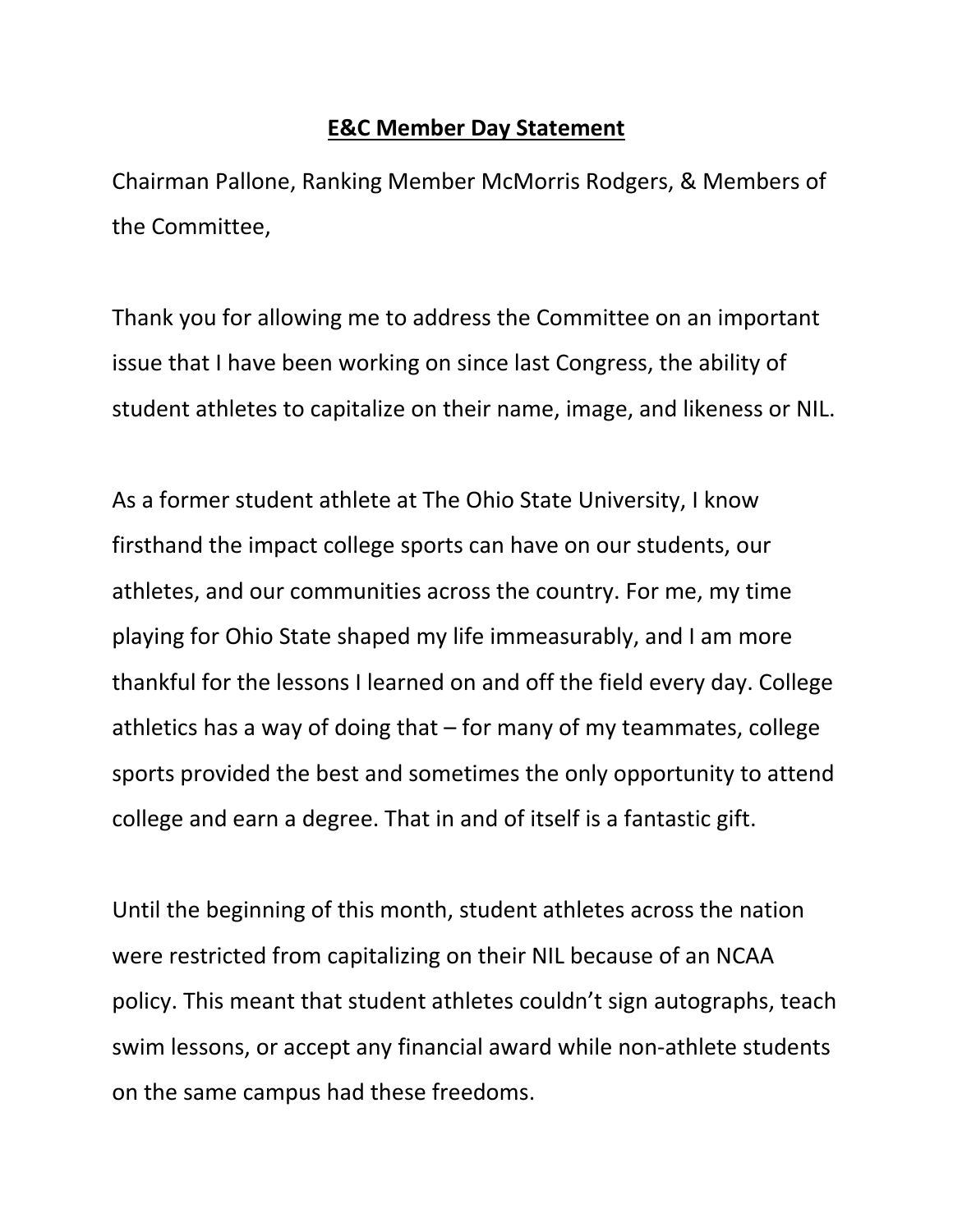States took matters into their own hands and beginning in 2019 with the California Fair Pay to Play Act, started passing state laws allowing for student athletes to profit from their NIL in their respective state. The pressure of multiple state laws going into effect July 1st caused the NCAA to act. On June 30th the NCAA announced an interim policy allowing for student athletes across the nation to profit from their NIL. Universities located in a state with a NIL law used this as guidance, while universities located in states with no NIL law were tasked with creating their own NIL policy.

It was a huge win for student athletes everywhere when the NCAA finally overturned this inequitable policy, but the existing patchwork of state laws and individual school policies has created chaos in the NIL market. Without a clear standard across the board, student athletes will continue to face a convoluted and confusing set of policies. After all of this time, student athletes deserve clarity and guidance. Congress has the opportunity to deliver this by passing a federal NIL law that will create one uniform standard, protect the recruiting process, and preserve the college athletics system that Americans love.